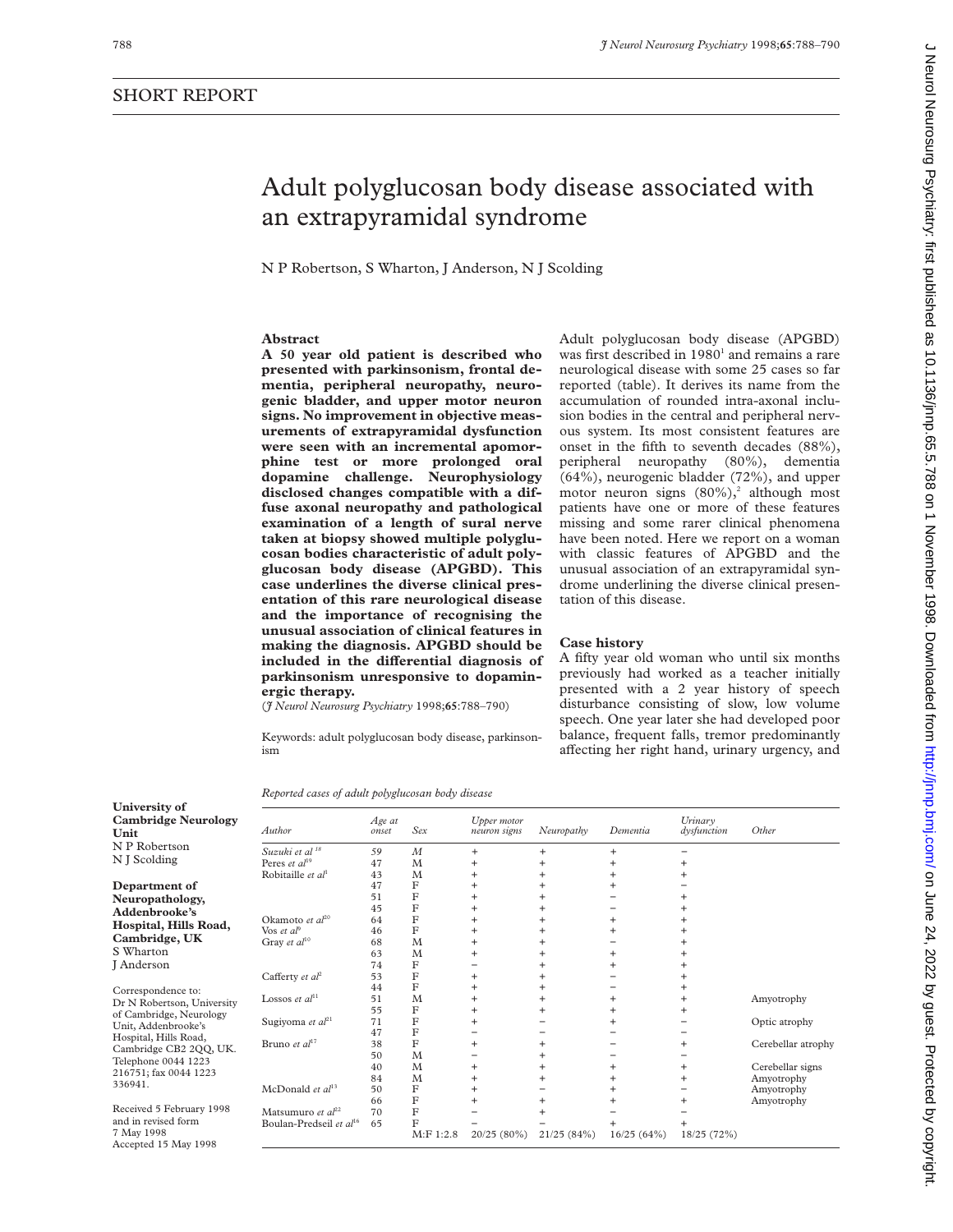

*(A) Teased fibre preparation demonstrating an ellipsoid dilatation of an axon due to a polyglucosan body. (B) Resin preparation demonstating diVuse loss of myelinated fibres. One axon contains a large polyglucosan body (approximately 30 µm) with a round profile in transverse section. It has a laminated appearance with a slightly denser core. The surrounding myelin sheath is thinned.(originally*×*600. (C) The polyglucosan body has an electron dense core with a less dense periphery and a characteristically fibrillary pattern (originally*  $\times$ 21100).

impaired concentration and episodic memory. The neurological deterioration was gathering pace so that she was soon unable to walk without bilateral support around the house and required a wheelchair for longer distances. There was no history of neurological disease in her family, her parents were not consanguinous, and there was no history compatible with epilepsy or myoclonus from the patient.

On examination she had slow, hypomimic speech with a paucity of facial expression and variable dysphonia, extraocular eye movements were intact and there was no jaw jerk. In her limbs she had a coarse resting tremor, most marked in the right arm with no associated cerebellar signs but cogwheeling rigidity and bradykinesia. There was wasting in the small muscles of the hands and below the level of the knees bilaterally with mild weakness of all ankle movements and high arched feet. Deep tendon reflexes were absent at the ankle, brisk at the knees, and associated with bilateral extensor plantar responses. Sensation to vibration was absent to the mid-shins and impaired to light touch and pin prick to the knees. Her gait was slow, festinating, and bradykinetic. Formal neuropsychological evaluation disclosed impaired mental arithmetic, immediate and delayed recall, weak verbal fluency, and impaired executive function suggesting frontal lobe dysfunction. Tests of concentration, naming, and visuospatial analysis were normal.

Cranial CT was normal and a whole spine MRI demonstrated moderate degenerative changes only. No improvement in objective measurements of extrapyramidal dysfunction were seen with an incremental apomorphine test or more prolonged oral dopamine challenge. Neurophysiology showed changes compatible with a diffuse axonal neuropathy but extensive blood and serological tests failed to disclose a cause for this so a sural nerve biopsy was taken.

A 1cm length of sural nerve was submitted for histopathological examination. Ten nerve fascicles were present in cross section, all of which showed moderate diffuse loss of both small and large myelinated axons. The presence of occasional axonal clusters were indicative of axonal sprouting. Several axons (almost one per fascicle on average, two within some facsicles) contained large, rounded intraaxonal inclusions which were metachromatic with toluidine blue staining. The inclusions, which were a maximum of 30  $\mu$ m in diameter, had a darker staining centre with a lighter halo and stained strongly positive with periodic acid Schiff (PAS). The appearances were typical of polyglucosan bodies. Teased fibre preparations demonstrated a few fibres in late stage wallarian degeneration and an occasional polyglucosan body (figure). The appearances were those of axonal neuropathy with polyglucosan body deposition and in the context of the clinical picture were consistent with a dignosis of APGBD.

## **Discussion**

The presence of polyglucosan bodies on their own is a non-specific finding as they are also found in normal subjects with increasing age (although they occur less commonly in sural nerves compared with intramuscular nerves<sup> $3-4$ </sup>), and occasionally in diabetic neuropathies and primary axonal neuropathies.<sup>4-6</sup> However, they are also characteristically seen in some clinical situations including Lafora body disease and type IV glycogenosis, $78$  but they occur in much greater frequency in APGBD, particularly in nerve processes rather than perikarya (by contrast with Lafora bodies) and astrocytes. The diagnosis may be made by the association of